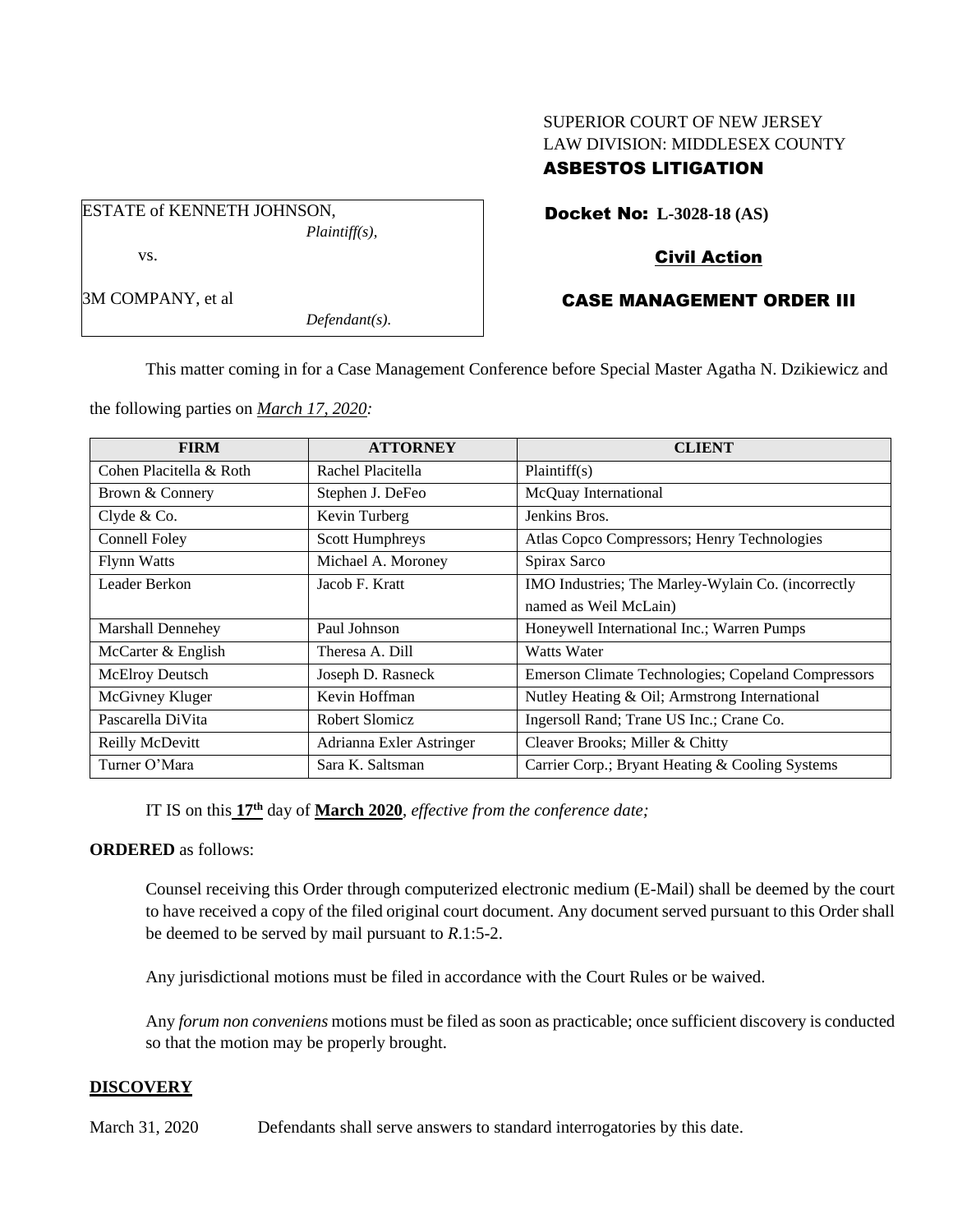| April 9, 2019 | Defendants shall serve answers to supplemental interrogatories and document requests by this<br>date.                                                                                                       |
|---------------|-------------------------------------------------------------------------------------------------------------------------------------------------------------------------------------------------------------|
| May 29, 2020  | Fact discovery, including depositions, shall be completed by this date. Plaintiff's counsel shall<br>contact the Special Master within one week of this deadline if all fact discovery is not<br>completed. |
| May 29, 2020  | Depositions of corporate representatives shall be completed by this date.                                                                                                                                   |

## **EARLY SETTLEMENT**

June 12, 2020 Settlement demands shall be served on all counsel and the Special Master by this date.

### **MEDICAL EXPERT REPORT**

September 11, 2020 Defendants shall identify its medical experts and serve medical reports, if any, by this date. In addition, defendants shall notify plaintiff's counsel (as well as all counsel of record) of a joinder in an expert medical defense by this date.

### **LIABILITY EXPERT REPORTS**

September 11, 2020 Defendants shall identify its liability experts and serve liability expert reports, if any, by this date or waive any opportunity to rely on liability expert testimony.

#### **SUMMARY JUDGMENT MOTION PRACTICE**

- June 12, 2020 Plaintiff's counsel shall advise, in writing, of intent not to oppose motions by this date.
- June 26, 2020 Summary judgment motions shall be filed no later than this date.
- July 24, 2020 Last return date for summary judgment motions.

#### **ECONOMIST EXPERT REPORTS**

September 11, 2020 Defendants shall identify its expert economists and serve expert economist report(s), if any, by this date or waive any opportunity to rely on economic expert testimony.

### **EXPERT DEPOSITIONS**

October 9, 2020 Expert depositions shall be completed by this date. To the extent that plaintiff and defendant generic experts have been deposed before, the parties seeking that deposition in this case must file an application before the Special Master and demonstrate the necessity for that deposition. To the extent possible, documents requested in a deposition notice directed to an expert shall be produced three days in advance of the expert deposition. The expert shall not be required to produce documents that are readily accessible in the public domain.

 $\_$  , and the set of the set of the set of the set of the set of the set of the set of the set of the set of the set of the set of the set of the set of the set of the set of the set of the set of the set of the set of th

#### **PRE-TRIAL AND TRIAL**

To be scheduled Settlement conference.